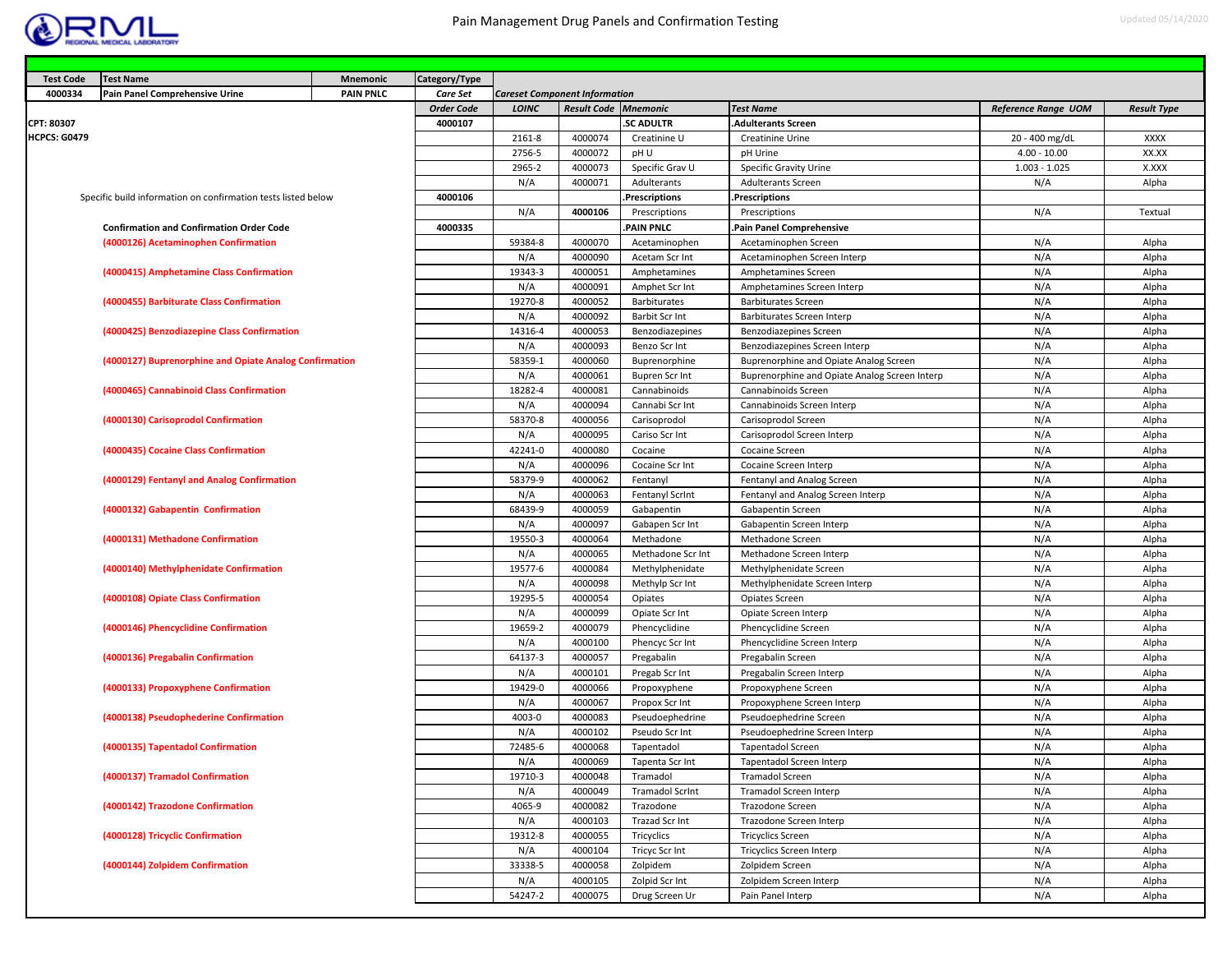

| <b>Test Code</b>    | <b>Test Name</b>                                              | Mnemonic         | Category/Type     |              |                                      |                        |                                               |                            |                    |
|---------------------|---------------------------------------------------------------|------------------|-------------------|--------------|--------------------------------------|------------------------|-----------------------------------------------|----------------------------|--------------------|
| 4000314             | <b>Pain Panel General Urine</b>                               | <b>PAIN PNLG</b> | <b>Care Set</b>   |              | <b>Careset Component Information</b> |                        |                                               |                            |                    |
|                     |                                                               |                  | <b>Order Code</b> | <b>LOINC</b> | <b>Result Code Mnemonic</b>          |                        | <b>Test Name</b>                              | <b>Reference Range UOM</b> | <b>Result Type</b> |
| CPT: 80307          |                                                               |                  | 4000107           |              |                                      | <b>SC ADULTR</b>       | <b>Adulterants Screen</b>                     |                            |                    |
| <b>HCPCS: G0479</b> |                                                               |                  |                   | 2161-8       | 4000074                              | Creatinine U           | Creatinine Urine                              | 20 - 400 mg/dL             | <b>XXXX</b>        |
|                     |                                                               |                  |                   | 2756-5       | 4000072                              | pH U                   | pH Urine                                      | $4.00 - 10.00$             | XX.XX              |
|                     |                                                               |                  |                   | 2965-2       | 4000073                              | Specific Grav U        | Specific Gravity Urine                        | $1.003 - 1.025$            | X.XXX              |
|                     |                                                               |                  |                   | N/A          | 4000071                              | Adulterants            | <b>Adulterants Screen</b>                     | N/A                        | Alpha              |
|                     | Specific build information on confirmation tests listed below |                  | 4000106           |              |                                      | .Prescriptions         | Prescriptions.                                |                            |                    |
|                     |                                                               |                  |                   | N/A          | 4000106                              | Prescriptions          | Prescriptions                                 | N/A                        | Textual            |
|                     | <b>Confirmation and Confirmation Order Code</b>               |                  | 4000315           |              |                                      | PAIN PNLG              | Pain Panel General                            |                            |                    |
|                     | (4000126) Acetaminophen Confirmation                          |                  |                   | 59384-8      | 4000070                              | Acetaminophen          | Acetaminophen Screen                          | N/A                        | Alpha              |
|                     |                                                               |                  |                   | N/A          | 4000090                              | Acetam Scr Int         | Acetaminophen Screen Interp                   | N/A                        | Alpha              |
|                     | (4000415) Amphetamine Class Confirmation                      |                  |                   | 19343-3      | 4000051                              | Amphetamines           | Amphetamines Screen                           | N/A                        | Alpha              |
|                     |                                                               |                  |                   | N/A          | 4000091                              | Amphet Scr Int         | Amphetamines Screen Interp                    | N/A                        | Alpha              |
|                     | (4000455) Barbiturate Class Confirmation                      |                  |                   | 19270-8      | 4000052                              | Barbiturates           | <b>Barbiturates Screen</b>                    | N/A                        | Alpha              |
|                     |                                                               |                  |                   | N/A          | 4000092                              | Barbit Scr Int         | Barbiturates Screen Interp                    | N/A                        | Alpha              |
|                     | (4000425) Benzodiazepine Class Confirmation                   |                  |                   | 14316-4      | 4000053                              | Benzodiazepines        | Benzodiazepines Screen                        | N/A                        | Alpha              |
|                     |                                                               |                  |                   | N/A          | 4000093                              | Benzo Scr Int          | Benzodiazepines Screen Interp                 | N/A                        | Alpha              |
|                     | (4000127) Buprenorphine and Opiate Analog Confirmation        |                  |                   | 58359-1      | 4000060                              | Buprenorphine          | Buprenorphine and Opiate Analog Screen        | N/A                        | Alpha              |
|                     |                                                               |                  |                   | N/A          | 4000061                              | <b>Bupren Scr Int</b>  | Buprenorphine and Opiate Analog Screen Interp | N/A                        | Alpha              |
|                     | (4000130) Carisoprodol Confirmation                           |                  |                   | 58370-8      | 4000056                              | Carisoprodol           | Carisoprodol Screen                           | N/A                        | Alpha              |
|                     |                                                               |                  |                   | N/A          | 4000095                              | Cariso Scr Int         | Carisoprodol Screen Interp                    | N/A                        | Alpha              |
|                     | (4000129) Fentanyl and Analog Confirmation                    |                  |                   | 58379-9      | 4000062                              | Fentanyl               | Fentanyl and Analog Screen                    | N/A                        | Alpha              |
|                     |                                                               |                  |                   | N/A          | 4000063                              | Fentanyl Scrint        | Fentanyl and Analog Screen Interp             | N/A                        | Alpha              |
|                     | (4000132) Gabapentin Confirmation                             |                  |                   | 68439-9      | 4000059                              | Gabapentin             | Gabapentin Screen                             | N/A                        | Alpha              |
|                     |                                                               |                  |                   | N/A          | 4000097                              | Gabapen Scr Int        | Gabapentin Screen Interp                      | N/A                        | Alpha              |
|                     | (4000131) Methadone Confirmation                              |                  |                   | 19550-3      | 4000064                              | Methadone              | Methadone Screen                              | N/A                        | Alpha              |
|                     |                                                               |                  |                   | N/A          | 4000065                              | Methadone Scr Int      | Methadone Screen Interp                       | N/A                        | Alpha              |
|                     | (4000108) Opiate Class Confirmation                           |                  |                   | 19295-5      | 4000054                              | Opiates                | Opiates Screen                                | N/A                        | Alpha              |
|                     |                                                               |                  |                   | N/A          | 4000099                              | Opiate Scr Int         | Opiate Screen Interp                          | N/A                        | Alpha              |
|                     | (4000136) Pregabalin Confirmation                             |                  |                   | 64137-3      | 4000057                              | Pregabalin             | Pregabalin Screen                             | N/A                        | Alpha              |
|                     |                                                               |                  |                   | N/A          | 4000101                              | Pregab Scr Int         | Pregabalin Screen Interp                      | N/A                        | Alpha              |
|                     | (4000133) Propoxyphene Confirmation                           |                  |                   | 19429-0      | 4000066                              | Propoxyphene           | Propoxyphene Screen                           | N/A                        | Alpha              |
|                     |                                                               |                  |                   | N/A          | 4000067                              | Propox Scr Int         | Propoxyphene Screen Interp                    | N/A                        | Alpha              |
|                     | (4000135) Tapentadol Confirmation                             |                  |                   | 72485-6      | 4000068                              | Tapentadol             | <b>Tapentadol Screen</b>                      | N/A                        | Alpha              |
|                     |                                                               |                  |                   | N/A          | 4000069                              | Tapenta Scr Int        | Tapentadol Screen Interp                      | N/A                        | Alpha              |
|                     | (4000137) Tramadol Confirmation                               |                  |                   | 19710-3      | 4000048                              | Tramadol               | <b>Tramadol Screen</b>                        | N/A                        | Alpha              |
|                     |                                                               |                  |                   | N/A          | 4000049                              | <b>Tramadol Scrint</b> | Tramadol Screen Interp                        | N/A                        | Alpha              |
|                     | (4000128) Tricyclic Confirmation                              |                  |                   | 19312-8      | 4000055                              | Tricyclics             | <b>Tricyclics Screen</b>                      | N/A                        | Alpha              |
|                     |                                                               |                  |                   | N/A          | 4000104                              | Tricyc Scr Int         | Tricyclics Screen Interp                      | N/A                        | Alpha              |
|                     | (4000144) Zolpidem Confirmation                               |                  |                   | 33338-5      | 4000058                              | Zolpidem               | Zolpidem Screen                               | N/A                        | Alpha              |
|                     |                                                               |                  |                   | N/A          | 4000105                              | Zolpid Scr Int         | Zolpidem Screen Interp                        | N/A                        | Alpha              |
|                     |                                                               |                  |                   | 54247-2      | 4000075                              | Drug Screen Ur         | Pain Panel Interp                             | N/A                        | Alpha              |

| <b>Test Code</b> | <b>Test Name</b>                                                           | <b>Mnemonic</b>   | Category/Type |              |                             |                                   |                    |                     |                    |
|------------------|----------------------------------------------------------------------------|-------------------|---------------|--------------|-----------------------------|-----------------------------------|--------------------|---------------------|--------------------|
| 4000126          | <b>Acetaminophen Confirmation Urine</b>                                    | <b>ACETAM CNF</b> | Group         | <b>LOINC</b> | <b>Result Code Mnemonic</b> |                                   | <b>Result Name</b> | Reference Range UOM | <b>Result Type</b> |
|                  | <b>Collect: Random Urine</b>                                               |                   | 13622-6       |              | 4000246 Acetaminophen       | Acetaminophen Confirmation        | $<$ 250 ng/mL      | <b>XXXXX</b>        |                    |
|                  | Instructions: Sterile Container or Monovette 10mL (Min: 1mL)               |                   | N/A           | 4000247      | Acetaminoph Int             | Acetaminophen Confirmation Interp | N/A                | Alpha               |                    |
|                  | Storage/Transport Temp: Refrigerated                                       |                   |               |              |                             |                                   |                    |                     |                    |
|                  | Unacceptable Conditions: Tubes with additives, repeated freeze-thaw cycles |                   |               |              |                             |                                   |                    |                     |                    |

**Stability:** Ambient: 7 days, Refrigerated: 30 days, Frozen: 6 months

**HCPCS/CPT: G0480 (alternate:80329)**

**.Prescriptions (4000106) and Creatinine Urine (3000750) orders will be reflexed if ordered as a stand‐alone confirmation. Confirmation orders reflexing from Pain Panel General (4000314) or Pain Panel Comprehensive (4000334) orders will not generate additional .Prescription (4000106) or Creatinine Urine (3000750) orders.**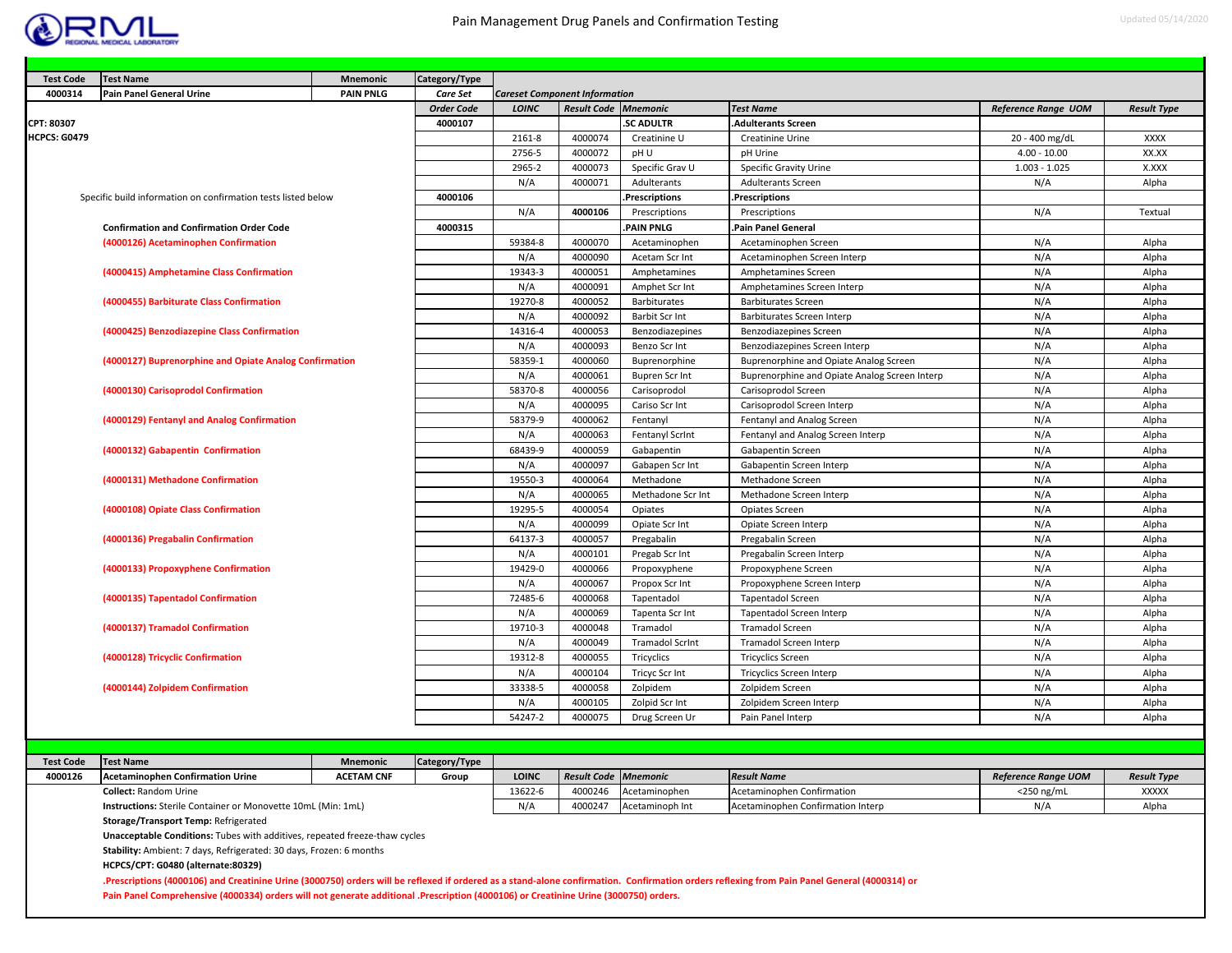



| <b>Test Code</b> | <b>Test Name</b>                                                           | <b>Mnemonic</b>  | Category/Type |              |                             |                 |                                     |                            |                    |
|------------------|----------------------------------------------------------------------------|------------------|---------------|--------------|-----------------------------|-----------------|-------------------------------------|----------------------------|--------------------|
| 4000415          | <b>Amphetamine Class Confirmation Urine</b>                                | <b>AMPH CONF</b> | Group         | <b>LOINC</b> | <b>Result Code Mnemonic</b> |                 | <b>Result Name</b>                  | <b>Reference Range UOM</b> | <b>Result Type</b> |
|                  |                                                                            |                  |               | 16234-7      | 4000152                     | Amphetamine     | Amphetamine Confirmation            | $<$ 50 ng/mL               | XXXXX              |
|                  | <b>Collect: Random Urine</b>                                               |                  |               | N/A          | 4000153                     | Amphet Int      | Amphetamine Confirmation Interp     | N/A                        | Alpha              |
|                  | <b>Instructions:</b> Sterile Container or Monovette 10mL (Min: 1mL)        |                  |               |              | 4000154                     | Methamphetamin  | Methamphetamine Confirmation        | $<$ 100 ng/mL              | XXXXXX             |
|                  | Storage/Transport Temp: Refrigerated                                       |                  |               | N/A          | 4000155                     | Methamphet Int  | Methamphetamine Confirmation Interp | N/A                        | Alpha              |
|                  | Unacceptable Conditions: Tubes with additives, repeated freeze-thaw cycles |                  |               | 18358-2      | 4000258                     | <b>MDMA</b>     | <b>MDMA Confirmation</b>            | $<$ 50 ng/mL               | <b>XXXXX</b>       |
|                  | Stability: Ambient: 7 days, Refrigerated: 30 days, Frozen: 6 months        |                  |               | N/A          | 4000259                     | <b>MDMA</b> Int | <b>MDMA Confirmation Interp</b>     | N/A                        | Alpha              |
|                  | HCPCS/CPT: G0480 (alternate: 80325, 80359)                                 |                  |               | 20557-5      | 4000266                     | Phentermine     | <b>Phentermine Confirmation</b>     | $<$ 20 ng/mL               | <b>XXXXX</b>       |
|                  |                                                                            |                  |               | N/A          | 4000267                     | Phentermine Int | Phentermine Confirmation Interp     | N/A                        | Alpha              |

**.Prescriptions (4000106) and Creatinine Urine (3000750) orders will be reflexed if ordered as a stand‐alone confirmation. Confirmation orders reflexing from Pain Panel General (4000314) or Pain Panel Comprehensive (4000334) orders will not generate additional .Prescription (4000106) or Creatinine Urine (3000750) orders.**

| <b>Test Code</b> | <b>Test Name</b>                                                           | <b>Mnemonic</b>   | Category/Type |              |                             |                        |                                         |                            |                    |
|------------------|----------------------------------------------------------------------------|-------------------|---------------|--------------|-----------------------------|------------------------|-----------------------------------------|----------------------------|--------------------|
| 4000455          | <b>Barbiturate Class Confirmation Urine</b>                                | <b>BARBITCONF</b> | Group         | <b>LOINC</b> | <b>Result Code Mnemonic</b> |                        | <b>Result Name</b>                      | <b>Reference Range UOM</b> | <b>Result Type</b> |
|                  |                                                                            |                   |               | 16236-2      | 4000156                     | Butabarbital           | <b>Butabarbital Confirmation</b>        | $<$ 200 ng/mL              | XXXXXX             |
|                  | <b>Collect: Random Urine</b>                                               |                   |               | N/A          | 4000157                     | <b>Butbarbital Int</b> | <b>Butabarbital Confirmation Interp</b> | N/A                        | Alpha              |
|                  | <b>Instructions:</b> Sterile Container or Monovette 10mL (Min: 1mL)        |                   |               | 16237-0      | 4000158                     | Butalbital             | <b>Butalbital Confirmation</b>          | $<$ 200 ng/mL              | XXXXXX             |
|                  | Storage/Transport Temp: Refrigerated                                       |                   |               | N/A          | 4000159                     | <b>Butalbital Int</b>  | <b>Butalbital Confirmation Interp</b>   | N/A                        | Alpha              |
|                  | Unacceptable Conditions: Tubes with additives, repeated freeze-thaw cycles |                   |               | 16240-4      | 4000160                     | Pentobarbital          | Amo/Pentobarbital Confirmation          | $<$ 200 ng/mL              | XXXXXX             |
|                  | Stability: Ambient: 7 days, Refrigerated: 30 days, Frozen: 6 months        |                   |               | N/A          | 4000161                     | Pentobarb Int          | Amo/Pentobarbital Confirmation Interp   | N/A                        | Alpha              |
|                  | HCPCS/CPT: G0480 (alternate:80345)                                         |                   |               | 16241-2      | 4000162                     | Phenobarbital          | Phenobarbital Confirmation              | $<$ 200 ng/mL              | XXXXXX             |
|                  |                                                                            |                   |               | N/A          | 4000163                     | Phenobarbit Int        | Phenobarbital Confirmation Interp       | N/A                        | Alpha              |
|                  |                                                                            |                   |               | 16238-8      | 4000290                     | Secobarbital           | Secobarbital Confirmation               | $<$ 200 ng/mL              | XXXXXX             |
|                  |                                                                            |                   |               | N/A          | 4000291                     | Secobarb Int           | Secobarbital Confirmation Interp        | N/A                        | Alpha              |

**.Prescriptions (4000106) and Creatinine Urine (3000750) orders will be reflexed if ordered as a stand‐alone confirmation. Confirmation orders reflexing from Pain Panel General (4000314) or Pain Panel Comprehensive (4000334) orders will not generate additional .Prescription (4000106) or Creatinine Urine (3000750) orders.**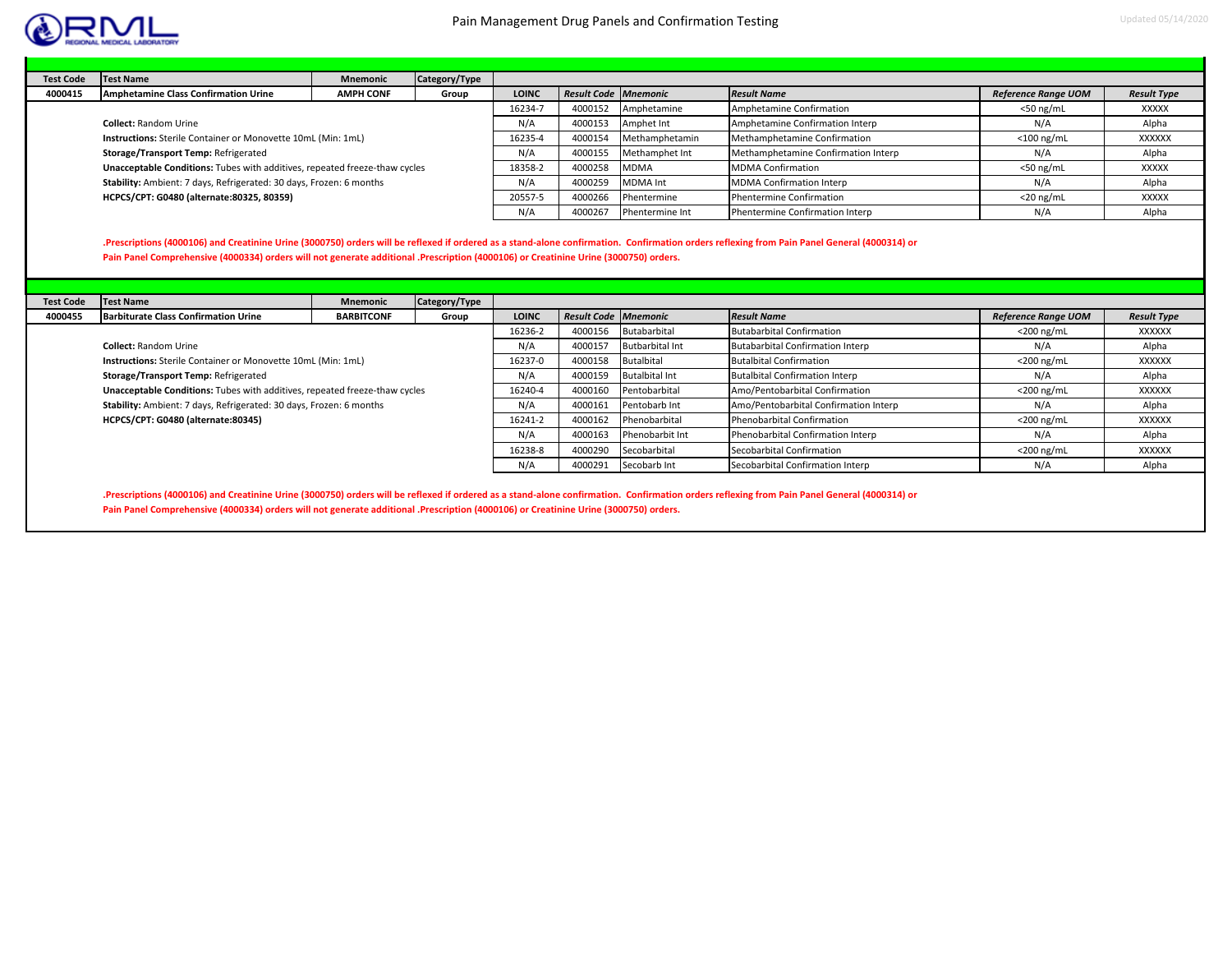

| <b>Test Code</b> | <b>Test Name</b>                                                                                          | <b>Mnemonic</b>   | Category/Type |              |                             |                   |                                        |                            |                    |
|------------------|-----------------------------------------------------------------------------------------------------------|-------------------|---------------|--------------|-----------------------------|-------------------|----------------------------------------|----------------------------|--------------------|
| 4000425          | <b>Benzodiazepine Class Confirmation Urine</b>                                                            | <b>BENZO CONF</b> | Group         | <b>LOINC</b> | <b>Result Code Mnemonic</b> |                   | <b>Result Name</b>                     | <b>Reference Range UOM</b> | <b>Result Type</b> |
|                  |                                                                                                           |                   |               | 16348-5      | 4000164                     | A Hyalpraz Con    | A-OH-alprazolam Confirmation           | $<$ 50 ng/mL               | XXXXX              |
|                  | <b>Collect: Random Urine</b>                                                                              |                   |               | N/A          | 4000165                     | A Hyalpraz Int    | A-OH-alprazolam Confirmation Interp    | N/A                        | Alpha              |
|                  | Instructions: Sterile Container or Monovette 10mL (Min: 1mL)                                              |                   |               | 49876-6      | 4000166                     | A Hytriaz Con     | A-OH-triazolam Confirmation            | $<$ 50 ng/mL               | <b>XXXXX</b>       |
|                  | Storage/Transport Temp: Refrigerated                                                                      |                   |               | N/A          | 4000167                     | A Hytriaz Int     | A-OH-triazolam Confirmation Interp     | N/A                        | Alpha              |
|                  | Unacceptable Conditions: Tubes with additives, repeated freeze-thaw cycles                                |                   |               | 51777-1      | 4000168                     | 7 Aflunit Con     | 7A-flunitrazepam Confirmation          | $<$ 50 ng/mL               | <b>XXXXX</b>       |
|                  | Stability: Ambient: 7 days, Refrigerated: 30 days, Frozen: 6 months<br>HCPCS/CPT: G0480 (alternate:80347) |                   |               |              | 4000169                     | 7 Aflunit Int     | 7A-flunitrazepam Confirmation Interp   | N/A                        | Alpha              |
|                  |                                                                                                           |                   |               |              | 4000170                     | 7 Aclonaz Con     | 7A-clonazepam Confirmation             | $<$ 50 ng/ml               | <b>XXXXX</b>       |
|                  |                                                                                                           |                   |               | N/A          | 4000171                     | 7 Aclonaz Int     | 7A-clonazepam Confirmation Interp      | N/A                        | Alpha              |
|                  | .Prescriptions (4000106) and Creatinine Urine (3000750) orders will be reflexed if ordered                |                   |               | 59615-5      | 4000172                     | Alpraz Con        | Alprazolam Confirmation                | $<$ 50 ng/ml               | <b>XXXXX</b>       |
|                  | as a stand-alone confirmation. Confirmation orders reflexing from Pain Panel General                      |                   |               | N/A          | 4000173                     | Alpraz Int        | Alprazolam Confirmation Interp         | N/A                        | Alpha              |
|                  | (4000314) or Pain Panel Comprehensive (4000334) orders will not generate additional                       |                   |               | 16229-7      | 4000174                     | Clonazepam Con    | Clonazepam Confirmation                | $<$ 50 ng/mL               | <b>XXXXX</b>       |
|                  | .Prescription (4000106) or Creatinine Urine (3000750) orders.                                             |                   |               | N/A          | 4000175                     | Clonazepam Int    | Clonazepam Confirmation Interp         | N/A                        | Alpha              |
|                  |                                                                                                           |                   |               | 16230-5      | 4000176                     | Des Alk Flu Con   | Desalkylflurazepam Confirmation        | $<$ 100 ng/mL              | <b>XXXXXX</b>      |
|                  |                                                                                                           |                   |               | N/A          | 4000177                     | Des Alk Flu Int   | Desalkylflurazepam Confirmation Interp | N/A                        | Alpha              |
|                  |                                                                                                           |                   |               | 16227-1      | 4000178                     | Diazepam Con      | Diazepam Confirmation                  | $<$ 100 ng/mL              | <b>XXXXXX</b>      |
|                  |                                                                                                           |                   |               | N/A          | 4000179                     | Diazepam Int      | Diazepam Confirmation Interp           | N/A                        | Alpha              |
|                  |                                                                                                           |                   |               | 20528-6      | 4000180                     | <b>Flunit Con</b> | Flunitrazepam Confirmation             | $<$ 50 ng/ml               | <b>XXXXX</b>       |
|                  |                                                                                                           |                   |               | N/A          | 4000181                     | Flunit Int        | Flunitrazepam Confirmation Interp      | N/A                        | Alpha              |
|                  |                                                                                                           |                   |               | 16231-3      | 4000182                     | Flurazepam Con    | Flurazepam Confirmation                | $<$ 50 ng/mL               | <b>XXXXX</b>       |
|                  |                                                                                                           |                   |               | N/A          | 4000183                     | Flurazepam Int    | Flurazepam Confirmation Interp         | N/A                        | Alpha              |
|                  |                                                                                                           |                   |               | 17088-6      | 4000184                     | Lorazepam Con     | Lorazepam Confirmation                 | $<$ 50 ng/mL               | <b>XXXXX</b>       |
|                  |                                                                                                           |                   |               | N/A          | 4000185                     | Lorazepam Int     | Lorazepam Confirmation Interp          | N/A                        | Alpha              |
|                  |                                                                                                           |                   |               | 16228-9      | 4000186                     | Nordiazepam Con   | Nordiazepam Confirmation               | $<$ 25 ng/mL               | <b>XXXXX</b>       |
|                  |                                                                                                           |                   |               | N/A          | 4000187                     | Nordiazepam Int   | Nordiazepam Confirmation Interp        | N/A                        | Alpha              |
|                  |                                                                                                           |                   |               | 16201-6      | 4000188                     | Oxazepam Con      | Oxazepam Confirmation                  | $<$ 50 ng/mL               | <b>XXXXX</b>       |
|                  |                                                                                                           |                   |               | N/A          | 4000189                     | Oxazepam Int      | Oxazepam Confirmation Interp           | N/A                        | Alpha              |
|                  |                                                                                                           |                   |               | 20559-1      | 4000190                     | Temazepam Con     | Temazepam Confirmation                 | $<$ 50 ng/ml               | <b>XXXXX</b>       |
|                  |                                                                                                           |                   |               | N/A          | 4000191                     | Temazepam Int     | Temazepam Confirmation Interp          | N/A                        | Alpha              |
|                  |                                                                                                           |                   |               | 16232-1      | 4000192                     | Triazolam         | <b>Triazolam Confirmation</b>          | $<$ 25 ng/mL               | <b>XXXXX</b>       |
|                  |                                                                                                           |                   |               | N/A          | 4000193                     | Triazolam Int     | <b>Triazolam Confirmation Interp</b>   | N/A                        | Alpha              |

| <b>Test Code</b> | <b>Test Name</b>                                                           | <b>Mnemonic</b>     | Category/Type |              |                             |                     |                                      |                            |                    |
|------------------|----------------------------------------------------------------------------|---------------------|---------------|--------------|-----------------------------|---------------------|--------------------------------------|----------------------------|--------------------|
| 4000127          | <b>Buprenorphine and Opiate Analog Confirmation</b>                        | <b>Bup Ana Conf</b> | Group         | <b>LOINC</b> | <b>Result Code Mnemonic</b> |                     | <b>Result Name</b>                   | <b>Reference Range UOM</b> | <b>Result Type</b> |
|                  |                                                                            |                     |               | 49752-9      | 4000210                     | Buprenorphine       | <b>Buprenorphine Confirmation</b>    | $<$ 10 ng/mL               | XXXXX              |
|                  | <b>Collect: Random Urine</b>                                               |                     |               | N/A          | 4000211                     | <b>Buprenor Int</b> | Buprenorphine Confirmation Interp    | N/A                        | Alpha              |
|                  | Instructions: Sterile Container or Monovette 10mL (Min: 1mL)               |                     |               | 49751-1      | 4000228                     | Norbuprenorphin     | Norbuprenorphine Confirmation        | $<$ 10 ng/mL               | <b>XXXXX</b>       |
|                  | Storage/Transport Temp: Refrigerated                                       |                     |               | N/A          | 4000229                     | Norbupren Int       | Norbuprenorphine Confirmation Interp | N/A                        | Alpha              |
|                  | Unacceptable Conditions: Tubes with additives, repeated freeze-thaw cycles |                     |               | 16253-7      | 4000220                     | Meperidine          | <b>Meperidine Confirmation</b>       | $<$ 20 ng/mL               | <b>XXXXX</b>       |
|                  | Stability: Ambient: 7 days, Refrigerated: 30 days, Frozen: 6 months        |                     |               | N/A          | 4000221                     | Meperdine Int       | Meperidine Confirmation Interp       | N/A                        | Alpha              |
|                  | HCPCS/CPT: G0480 (alternate: 80348, 80363)                                 |                     |               | 58389-8      | 4000286                     | Normeperidine       | Normeperidine Confirmation           | $<$ 25 ng/mL               | <b>XXXXX</b>       |
|                  |                                                                            |                     |               | N/A          | 4000287                     | Normeperdin Int     | Normeperidine Confirmation Interp    | N/A                        | Alpha              |
|                  |                                                                            |                     |               | 42618-9      | 4000224                     | Naloxone            | Naloxone Confirmation                | $<$ 50 ng/mL               | <b>XXXXX</b>       |
|                  |                                                                            |                     |               | N/A          | 4000225                     | Naloxone Int        | Naloxone Confirmation Interp         | N/A                        | Alpha              |
|                  |                                                                            |                     |               | 19610-5      | 4000226                     | Naltrexone          | Naltrexone Confirmation              | $<$ 50 ng/mL               | XXXXX              |
|                  |                                                                            |                     |               | N/A          | 4000227                     | Naltrexone Int      | Naltrexone Confirmation Interp       | N/A                        | Alpha              |

**.Prescriptions (4000106) and Creatinine Urine (3000750) orders will be reflexed if ordered as a stand‐alone confirmation. Confirmation orders reflexing from Pain Panel General (4000314) or Pain Panel Comprehensive (4000334) orders will not generate additional .Prescription (4000106) or Creatinine Urine (3000750) orders.**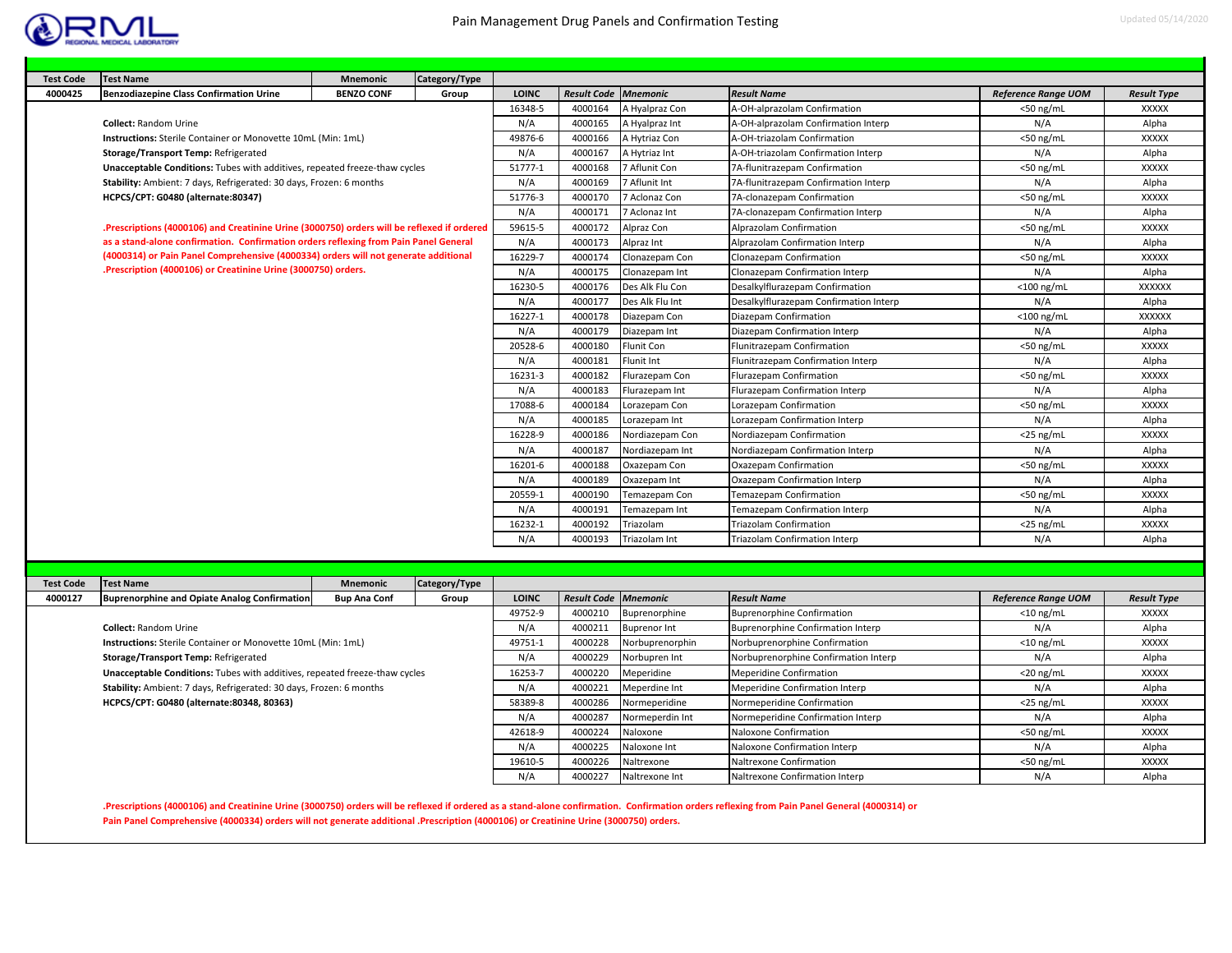

٠

| <b>Test Code</b> | <b>Test Name</b>                                                                                                                                                                                                                           | Mnemonic             | Category/Type |              |                             |                  |                                  |                            |                    |
|------------------|--------------------------------------------------------------------------------------------------------------------------------------------------------------------------------------------------------------------------------------------|----------------------|---------------|--------------|-----------------------------|------------------|----------------------------------|----------------------------|--------------------|
| 4000465          | <b>Cannabinoid Class Confirmation Urine</b>                                                                                                                                                                                                | <b>CANNABCONF</b>    | Group         | <b>LOINC</b> | <b>Result Code</b>          | <b>Mnemonic</b>  | <b>Result Name</b>               | <b>Reference Range UOM</b> | <b>Result Type</b> |
|                  |                                                                                                                                                                                                                                            |                      |               | 20521-1      | 4000194                     | THC-11-Nor-9     | THC-11-Nor-9 Confirmation        | $<$ 25 ng/mL               | <b>XXXXX</b>       |
|                  | <b>Collect: Random Urine</b>                                                                                                                                                                                                               |                      |               | N/A          | 4000195                     | THC-11-Nor-9 Int | THC-11-Nor-9 Confirmation Interp | N/A                        | Alpha              |
|                  | Instructions: Sterile Container or Monovette 10mL (Min: 1mL)                                                                                                                                                                               |                      |               | 72461-7      | 4000196                     | JWH-018          | JWH-018 Confirmation             | $<$ 10 ng/mL               | <b>XXXXX</b>       |
|                  | Storage/Transport Temp: Refrigerated                                                                                                                                                                                                       |                      |               | N/A          | 4000197                     | JWH-018 Int      | JWH-018 Confirmation Interp      | N/A                        | Alpha              |
|                  | Unacceptable Conditions: Tubes with additives, repeated freeze-thaw cycles                                                                                                                                                                 |                      |               | 72778-4      | 4000198                     | JWH-073          | JWH-073 Confirmation             | $<$ 10 ng/mL               | <b>XXXXX</b>       |
|                  | Stability: Ambient: 7 days, Refrigerated: 30 days, Frozen: 6 months                                                                                                                                                                        |                      |               | N/A          | 4000199                     | JWH-073 Int      | JWH-073 Confirmation Interp      | N/A                        | Alpha              |
|                  | HCPCS/CPT: G0480 (alternate: 80349, 80350)<br>.Prescriptions (4000106) and Creatinine Urine (3000750) orders will be reflexed if ordered as a stand-alone confirmation. Confirmation orders reflexing from Pain Panel General (4000314) or |                      |               |              |                             |                  |                                  |                            |                    |
|                  | Pain Panel Comprehensive (4000334) orders will not generate additional .Prescription (4000106) or Creatinine Urine (3000750) orders.                                                                                                       |                      |               |              |                             |                  |                                  |                            |                    |
| <b>Test Code</b> | <b>Test Name</b>                                                                                                                                                                                                                           | <b>Mnemonic</b>      | Category/Type |              |                             |                  |                                  |                            |                    |
| 4000130          | <b>Carisoprodol Confirmation Urine</b>                                                                                                                                                                                                     | <b>CARISO CNF</b>    | Group         | <b>LOINC</b> | <b>Result Code</b>          | <b>Mnemonic</b>  | <b>Result Name</b>               | <b>Reference Range UOM</b> | <b>Result Type</b> |
|                  |                                                                                                                                                                                                                                            |                      |               | 58427-6      | 4000252                     | Carisoprodol     | Carisoprodol Confirmation        | $<$ 50 ng/mL               | XXXXX              |
|                  | <b>Collect: Random Urine</b>                                                                                                                                                                                                               |                      |               | N/A          | 4000253                     | Carisopro Int    | Carisoprodol Confirmation Interp | N/A                        | Alpha              |
|                  | Instructions: Sterile Container or Monovette 10mL (Min: 1mL)                                                                                                                                                                               |                      |               | 58374-0      | 4000260                     | Meprobamate      | <b>Meprobamate Confirmation</b>  | <50 ng/mL                  | <b>XXXXX</b>       |
|                  | Storage/Transport Temp: Refrigerated                                                                                                                                                                                                       |                      |               | N/A          | 4000261                     | Meprobamate Int  | Meprobamate Confirmation Interp  | N/A                        | Alpha              |
|                  | Unacceptable Conditions: Tubes with additives, repeated freeze-thaw cycles                                                                                                                                                                 |                      |               |              |                             |                  |                                  |                            |                    |
|                  |                                                                                                                                                                                                                                            |                      |               |              |                             |                  |                                  |                            |                    |
|                  | Stability: Ambient: 7 days, Refrigerated: 30 days, Frozen: 6 months                                                                                                                                                                        |                      |               |              |                             |                  |                                  |                            |                    |
|                  | HCPCS/CPT: G0480 (alternate:80369)                                                                                                                                                                                                         |                      |               |              |                             |                  |                                  |                            |                    |
|                  | .Prescriptions (4000106) and Creatinine Urine (3000750) orders will be reflexed if ordered as a stand-alone confirmation. Confirmation orders reflexing from Pain Panel General (4000314) or                                               |                      |               |              |                             |                  |                                  |                            |                    |
|                  | Pain Panel Comprehensive (4000334) orders will not generate additional .Prescription (4000106) or Creatinine Urine (3000750) orders.                                                                                                       |                      |               |              |                             |                  |                                  |                            |                    |
|                  |                                                                                                                                                                                                                                            |                      |               |              |                             |                  |                                  |                            |                    |
|                  |                                                                                                                                                                                                                                            |                      |               |              |                             |                  |                                  |                            |                    |
|                  |                                                                                                                                                                                                                                            |                      |               |              |                             |                  |                                  |                            |                    |
| <b>Test Code</b> | <b>Test Name</b>                                                                                                                                                                                                                           | <b>Mnemonic</b>      | Category/Type |              |                             |                  |                                  |                            |                    |
| 4000435          | <b>Cocaine Class Confirmation Urine</b>                                                                                                                                                                                                    | <b>COCAI CONF</b>    | Group         | <b>LOINC</b> | <b>Result Code Mnemonic</b> |                  | <b>Result Name</b>               | <b>Reference Range UOM</b> | <b>Result Type</b> |
|                  | <b>Collect: Random Urine</b>                                                                                                                                                                                                               |                      |               | 16226-3      | 4000202                     | Cocain Metab     | <b>Cocaine Confirmation</b>      | $<$ 50 ng/mL               | <b>XXXXX</b>       |
|                  | Instructions: Sterile Container or Monovette 10mL (Min: 1mL)                                                                                                                                                                               |                      |               | N/A          | 4000203                     | Cocai Metab Int  | Cocaine Confirmation Interp      | N/A                        | Alpha              |
|                  | Storage/Transport Temp: Refrigerated                                                                                                                                                                                                       |                      |               |              |                             |                  |                                  |                            |                    |
|                  | Unacceptable Conditions: Tubes with additives, repeated freeze-thaw cycles                                                                                                                                                                 |                      |               |              |                             |                  |                                  |                            |                    |
|                  | Stability: Ambient: 7 days, Refrigerated: 30 days, Frozen: 6 months                                                                                                                                                                        |                      |               |              |                             |                  |                                  |                            |                    |
|                  | HCPCS/CPT: G0480 (alternate:80353)                                                                                                                                                                                                         |                      |               |              |                             |                  |                                  |                            |                    |
|                  | .Prescriptions (4000106) and Creatinine Urine (3000750) orders will be reflexed if ordered as a stand-alone confirmation. Confirmation orders reflexing from Pain Panel General (4000314) or                                               |                      |               |              |                             |                  |                                  |                            |                    |
|                  | Pain Panel Comprehensive (4000334) orders will not generate additional .Prescription (4000106) or Creatinine Urine (3000750) orders.                                                                                                       |                      |               |              |                             |                  |                                  |                            |                    |
|                  |                                                                                                                                                                                                                                            |                      |               |              |                             |                  |                                  |                            |                    |
|                  |                                                                                                                                                                                                                                            |                      |               |              |                             |                  |                                  |                            |                    |
| <b>Test Code</b> | <b>Test Name</b>                                                                                                                                                                                                                           | <b>Mnemonic</b>      | Category/Type |              |                             |                  |                                  |                            |                    |
| 4000129          | <b>Fentanyl and Analog Confirmation Urine</b>                                                                                                                                                                                              | <b>Fentanyl Conf</b> | Group         | <b>LOINC</b> | <b>Result Code Mnemonic</b> |                  | <b>Result Name</b>               | <b>Reference Range UOM</b> | <b>Result Type</b> |
|                  |                                                                                                                                                                                                                                            |                      |               | 58381-5      | 4000214                     | Fentanyl         | Fentanyl Confirmation            | $<$ 2 ng/mL                | <b>XXXX</b>        |
|                  | <b>Collect: Random Urine</b>                                                                                                                                                                                                               |                      |               | N/A          | 4000215                     | Fentanyl Int     | Fentanyl Confirmation Interp     | N/A                        | Alpha              |
|                  | Instructions: Sterile Container or Monovette 10mL (Min: 1mL)                                                                                                                                                                               |                      |               | 58383-1      | 4000230                     | Norfentanyl      | Norfentanyl Confirmation         | <5 ng/mL                   | <b>XXXX</b>        |
|                  | Storage/Transport Temp: Refrigerated                                                                                                                                                                                                       |                      |               | N/A          | 4000231                     | Norfentanyl Int  | Norfentanyl Confirmation Interp  | N/A                        | Alpha              |
|                  | Unacceptable Conditions: Tubes with additives, repeated freeze-thaw cycles                                                                                                                                                                 |                      |               | 9396-3       | 4000274                     | Sufentanil       | Sufentanil Confirmation          | $<$ 5 ng/mL                | <b>XXXX</b>        |
|                  | Stability: Ambient: 7 days, Refrigerated: 30 days, Frozen: 6 months                                                                                                                                                                        |                      |               | N/A          | 4000275                     | Sufentanil Int   | Sufentanil Confirmation Interp   | N/A                        | Alpha              |
|                  | HCPCS/CPT: G0480 (alternate:80354)                                                                                                                                                                                                         |                      |               |              |                             |                  |                                  |                            |                    |
|                  | .Prescriptions (4000106) and Creatinine Urine (3000750) orders will be reflexed if ordered as a stand-alone confirmation. Confirmation orders reflexing from Pain Panel General (4000314) or                                               |                      |               |              |                             |                  |                                  |                            |                    |
|                  | Pain Panel Comprehensive (4000334) orders will not generate additional .Prescription (4000106) or Creatinine Urine (3000750) orders.                                                                                                       |                      |               |              |                             |                  |                                  |                            |                    |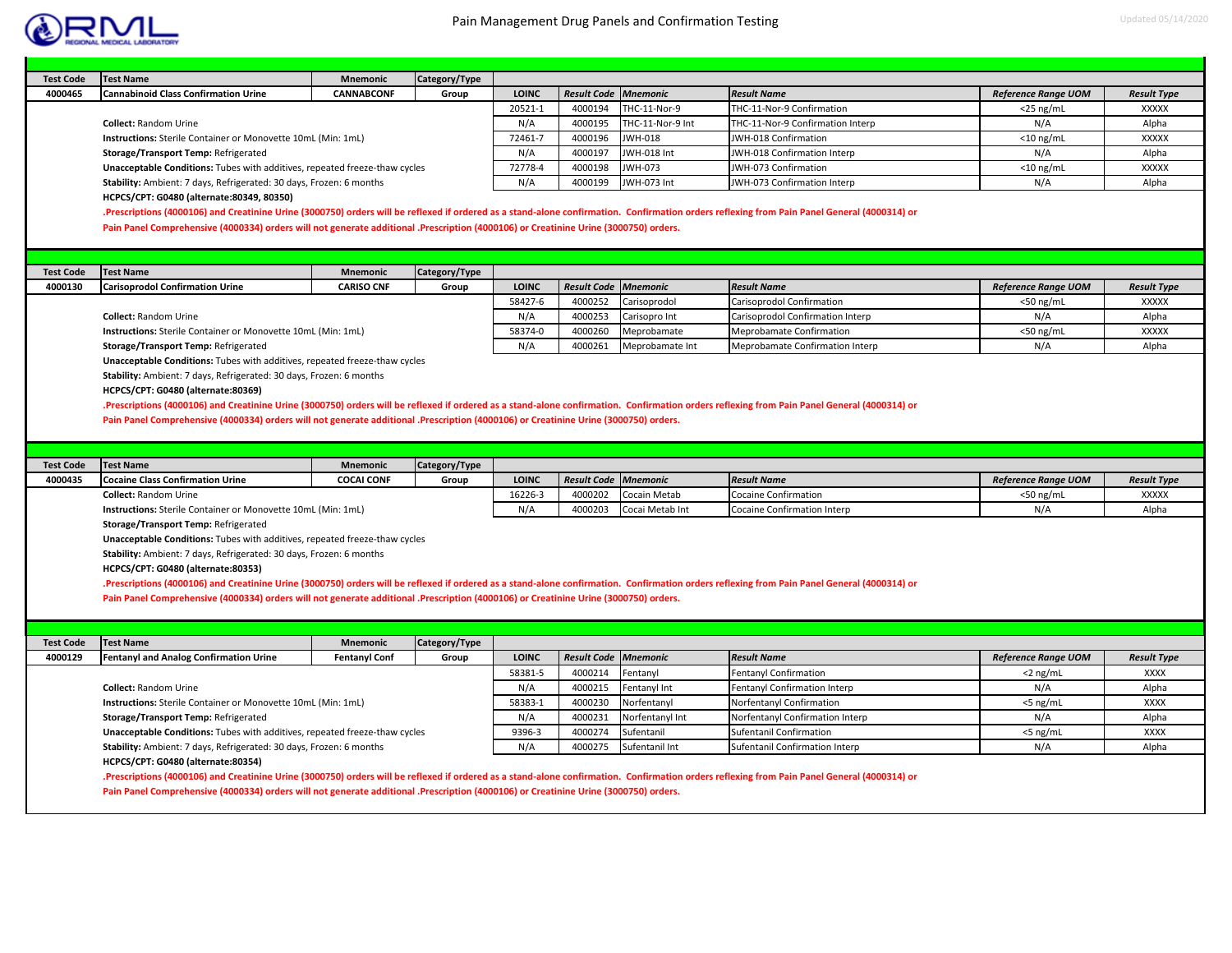

| <b>LOINC</b><br>Result Code Mnemonic<br>4000132<br><b>Gabapentin Confirmation Urine</b><br><b>GABAPE CNF</b><br><b>Result Name</b><br>Group<br>72810-5<br>4000254<br>Gabapentin Confirmation<br><b>Collect: Random Urine</b><br>Gabapentin<br>N/A<br>4000255<br>Instructions: Sterile Container or Monovette 10mL (Min: 1mL)<br>Gabapentin Int<br>Gabapentin Confirmation Interp<br>Storage/Transport Temp: Refrigerated<br>Unacceptable Conditions: Tubes with additives, repeated freeze-thaw cycles<br>Stability: Ambient: 7 days, Refrigerated: 30 days, Frozen: 6 months<br>HCPCS/CPT: G0480 (alternate:80355)<br>.Prescriptions (4000106) and Creatinine Urine (3000750) orders will be reflexed if ordered as a stand-alone confirmation. Confirmation orders reflexing from Pain Panel General (4000314) or<br>Pain Panel Comprehensive (4000334) orders will not generate additional .Prescription (4000106) or Creatinine Urine (3000750) orders.<br><b>Test Name</b><br>Category/Type<br><b>Test Code</b><br><b>Mnemonic</b><br>Result Code Mnemonic<br>4000131<br><b>Methadone Confirmation Urine</b><br><b>LOINC</b><br><b>Result Name</b><br><b>Methadone Conf</b><br>Group<br>4000206<br>16246-1<br>Methadone<br><b>Methadone Confirmation</b><br><b>Collect: Random Urine</b><br>N/A<br>4000207<br>Methadone Int<br>Methadone Confirmation Interp<br>58429-2<br><b>EDDP</b><br>4000204<br><b>EDDP Confirmation</b><br><b>Instructions:</b> Sterile Container or Monovette 10mL (Min: 1mL) | <b>Reference Range UOM</b><br><500 ng/mL<br>N/A<br><b>Reference Range UOM</b><br>$<$ 50 ng/mL<br>N/A<br>$<$ 100 ng/mL | <b>Result Type</b><br><b>XXXXXX</b><br>Alpha<br><b>Result Type</b><br><b>XXXXX</b> |  |  |  |  |  |
|-----------------------------------------------------------------------------------------------------------------------------------------------------------------------------------------------------------------------------------------------------------------------------------------------------------------------------------------------------------------------------------------------------------------------------------------------------------------------------------------------------------------------------------------------------------------------------------------------------------------------------------------------------------------------------------------------------------------------------------------------------------------------------------------------------------------------------------------------------------------------------------------------------------------------------------------------------------------------------------------------------------------------------------------------------------------------------------------------------------------------------------------------------------------------------------------------------------------------------------------------------------------------------------------------------------------------------------------------------------------------------------------------------------------------------------------------------------------------------------------------------------|-----------------------------------------------------------------------------------------------------------------------|------------------------------------------------------------------------------------|--|--|--|--|--|
|                                                                                                                                                                                                                                                                                                                                                                                                                                                                                                                                                                                                                                                                                                                                                                                                                                                                                                                                                                                                                                                                                                                                                                                                                                                                                                                                                                                                                                                                                                           |                                                                                                                       |                                                                                    |  |  |  |  |  |
|                                                                                                                                                                                                                                                                                                                                                                                                                                                                                                                                                                                                                                                                                                                                                                                                                                                                                                                                                                                                                                                                                                                                                                                                                                                                                                                                                                                                                                                                                                           |                                                                                                                       |                                                                                    |  |  |  |  |  |
|                                                                                                                                                                                                                                                                                                                                                                                                                                                                                                                                                                                                                                                                                                                                                                                                                                                                                                                                                                                                                                                                                                                                                                                                                                                                                                                                                                                                                                                                                                           |                                                                                                                       |                                                                                    |  |  |  |  |  |
|                                                                                                                                                                                                                                                                                                                                                                                                                                                                                                                                                                                                                                                                                                                                                                                                                                                                                                                                                                                                                                                                                                                                                                                                                                                                                                                                                                                                                                                                                                           |                                                                                                                       |                                                                                    |  |  |  |  |  |
|                                                                                                                                                                                                                                                                                                                                                                                                                                                                                                                                                                                                                                                                                                                                                                                                                                                                                                                                                                                                                                                                                                                                                                                                                                                                                                                                                                                                                                                                                                           |                                                                                                                       |                                                                                    |  |  |  |  |  |
|                                                                                                                                                                                                                                                                                                                                                                                                                                                                                                                                                                                                                                                                                                                                                                                                                                                                                                                                                                                                                                                                                                                                                                                                                                                                                                                                                                                                                                                                                                           |                                                                                                                       |                                                                                    |  |  |  |  |  |
|                                                                                                                                                                                                                                                                                                                                                                                                                                                                                                                                                                                                                                                                                                                                                                                                                                                                                                                                                                                                                                                                                                                                                                                                                                                                                                                                                                                                                                                                                                           |                                                                                                                       |                                                                                    |  |  |  |  |  |
|                                                                                                                                                                                                                                                                                                                                                                                                                                                                                                                                                                                                                                                                                                                                                                                                                                                                                                                                                                                                                                                                                                                                                                                                                                                                                                                                                                                                                                                                                                           |                                                                                                                       |                                                                                    |  |  |  |  |  |
|                                                                                                                                                                                                                                                                                                                                                                                                                                                                                                                                                                                                                                                                                                                                                                                                                                                                                                                                                                                                                                                                                                                                                                                                                                                                                                                                                                                                                                                                                                           |                                                                                                                       |                                                                                    |  |  |  |  |  |
|                                                                                                                                                                                                                                                                                                                                                                                                                                                                                                                                                                                                                                                                                                                                                                                                                                                                                                                                                                                                                                                                                                                                                                                                                                                                                                                                                                                                                                                                                                           |                                                                                                                       |                                                                                    |  |  |  |  |  |
|                                                                                                                                                                                                                                                                                                                                                                                                                                                                                                                                                                                                                                                                                                                                                                                                                                                                                                                                                                                                                                                                                                                                                                                                                                                                                                                                                                                                                                                                                                           |                                                                                                                       |                                                                                    |  |  |  |  |  |
|                                                                                                                                                                                                                                                                                                                                                                                                                                                                                                                                                                                                                                                                                                                                                                                                                                                                                                                                                                                                                                                                                                                                                                                                                                                                                                                                                                                                                                                                                                           |                                                                                                                       |                                                                                    |  |  |  |  |  |
|                                                                                                                                                                                                                                                                                                                                                                                                                                                                                                                                                                                                                                                                                                                                                                                                                                                                                                                                                                                                                                                                                                                                                                                                                                                                                                                                                                                                                                                                                                           |                                                                                                                       |                                                                                    |  |  |  |  |  |
|                                                                                                                                                                                                                                                                                                                                                                                                                                                                                                                                                                                                                                                                                                                                                                                                                                                                                                                                                                                                                                                                                                                                                                                                                                                                                                                                                                                                                                                                                                           |                                                                                                                       | Alpha                                                                              |  |  |  |  |  |
|                                                                                                                                                                                                                                                                                                                                                                                                                                                                                                                                                                                                                                                                                                                                                                                                                                                                                                                                                                                                                                                                                                                                                                                                                                                                                                                                                                                                                                                                                                           |                                                                                                                       | <b>XXXXXX</b>                                                                      |  |  |  |  |  |
| 4000205<br><b>EDDP Int</b><br><b>EDDP Confirmation Interp</b><br>Storage/Transport Temp: Refrigerated<br>N/A                                                                                                                                                                                                                                                                                                                                                                                                                                                                                                                                                                                                                                                                                                                                                                                                                                                                                                                                                                                                                                                                                                                                                                                                                                                                                                                                                                                              | N/A                                                                                                                   | Alpha                                                                              |  |  |  |  |  |
| Unacceptable Conditions: Tubes with additives, repeated freeze-thaw cycles                                                                                                                                                                                                                                                                                                                                                                                                                                                                                                                                                                                                                                                                                                                                                                                                                                                                                                                                                                                                                                                                                                                                                                                                                                                                                                                                                                                                                                |                                                                                                                       |                                                                                    |  |  |  |  |  |
| Stability: Ambient: 7 days, Refrigerated: 30 days, Frozen: 6 months                                                                                                                                                                                                                                                                                                                                                                                                                                                                                                                                                                                                                                                                                                                                                                                                                                                                                                                                                                                                                                                                                                                                                                                                                                                                                                                                                                                                                                       |                                                                                                                       |                                                                                    |  |  |  |  |  |
| HCPCS/CPT: G0480 (alternate:80358)                                                                                                                                                                                                                                                                                                                                                                                                                                                                                                                                                                                                                                                                                                                                                                                                                                                                                                                                                                                                                                                                                                                                                                                                                                                                                                                                                                                                                                                                        |                                                                                                                       |                                                                                    |  |  |  |  |  |
| .Prescriptions (4000106) and Creatinine Urine (3000750) orders will be reflexed if ordered as a stand-alone confirmation. Confirmation orders reflexing from Pain Panel General (4000314) or                                                                                                                                                                                                                                                                                                                                                                                                                                                                                                                                                                                                                                                                                                                                                                                                                                                                                                                                                                                                                                                                                                                                                                                                                                                                                                              |                                                                                                                       |                                                                                    |  |  |  |  |  |
| Pain Panel Comprehensive (4000334) orders will not generate additional .Prescription (4000106) or Creatinine Urine (3000750) orders.                                                                                                                                                                                                                                                                                                                                                                                                                                                                                                                                                                                                                                                                                                                                                                                                                                                                                                                                                                                                                                                                                                                                                                                                                                                                                                                                                                      |                                                                                                                       |                                                                                    |  |  |  |  |  |
|                                                                                                                                                                                                                                                                                                                                                                                                                                                                                                                                                                                                                                                                                                                                                                                                                                                                                                                                                                                                                                                                                                                                                                                                                                                                                                                                                                                                                                                                                                           |                                                                                                                       |                                                                                    |  |  |  |  |  |
|                                                                                                                                                                                                                                                                                                                                                                                                                                                                                                                                                                                                                                                                                                                                                                                                                                                                                                                                                                                                                                                                                                                                                                                                                                                                                                                                                                                                                                                                                                           |                                                                                                                       |                                                                                    |  |  |  |  |  |
| <b>Test Code</b><br>Category/Type<br><b>Test Name</b><br><b>Mnemonic</b>                                                                                                                                                                                                                                                                                                                                                                                                                                                                                                                                                                                                                                                                                                                                                                                                                                                                                                                                                                                                                                                                                                                                                                                                                                                                                                                                                                                                                                  |                                                                                                                       |                                                                                    |  |  |  |  |  |
| 4000140<br><b>Methylphenidate Confirmation Urine</b><br><b>MPHENI CNF</b><br><b>LOINC</b><br><b>Result Code Mnemonic</b><br><b>Result Name</b><br>Group                                                                                                                                                                                                                                                                                                                                                                                                                                                                                                                                                                                                                                                                                                                                                                                                                                                                                                                                                                                                                                                                                                                                                                                                                                                                                                                                                   | <b>Reference Range UOM</b>                                                                                            | <b>Result Type</b>                                                                 |  |  |  |  |  |
| 20548-4<br>4000262<br>Methylphenidate<br>Methylphenidate Confirmation                                                                                                                                                                                                                                                                                                                                                                                                                                                                                                                                                                                                                                                                                                                                                                                                                                                                                                                                                                                                                                                                                                                                                                                                                                                                                                                                                                                                                                     | $<$ 50 ng/mL                                                                                                          | XXXXX                                                                              |  |  |  |  |  |
| <b>Collect: Random Urine</b><br>N/A<br>2000263<br>Methylphen Int<br>Methylphenidate Confirmation Interp                                                                                                                                                                                                                                                                                                                                                                                                                                                                                                                                                                                                                                                                                                                                                                                                                                                                                                                                                                                                                                                                                                                                                                                                                                                                                                                                                                                                   | N/A                                                                                                                   | Alpha                                                                              |  |  |  |  |  |
| 72790-9<br>4000272<br>Ritalinic Acid<br><b>Ritalinic Acid Confirmation</b><br>Instructions: Sterile Container or Monovette 10mL (Min: 1mL)                                                                                                                                                                                                                                                                                                                                                                                                                                                                                                                                                                                                                                                                                                                                                                                                                                                                                                                                                                                                                                                                                                                                                                                                                                                                                                                                                                | <50 ng/mL                                                                                                             | <b>XXXXX</b>                                                                       |  |  |  |  |  |
| N/A<br>4000273<br>Rital Acid Int<br>Ritalinic Acid Confirmation Interp<br>Storage/Transport Temp: Refrigerated                                                                                                                                                                                                                                                                                                                                                                                                                                                                                                                                                                                                                                                                                                                                                                                                                                                                                                                                                                                                                                                                                                                                                                                                                                                                                                                                                                                            | N/A                                                                                                                   | Alpha                                                                              |  |  |  |  |  |
| Unacceptable Conditions: Tubes with additives, repeated freeze-thaw cycles                                                                                                                                                                                                                                                                                                                                                                                                                                                                                                                                                                                                                                                                                                                                                                                                                                                                                                                                                                                                                                                                                                                                                                                                                                                                                                                                                                                                                                |                                                                                                                       |                                                                                    |  |  |  |  |  |
| Stability: Ambient: 7 days, Refrigerated: 30 days, Frozen: 6 months                                                                                                                                                                                                                                                                                                                                                                                                                                                                                                                                                                                                                                                                                                                                                                                                                                                                                                                                                                                                                                                                                                                                                                                                                                                                                                                                                                                                                                       |                                                                                                                       |                                                                                    |  |  |  |  |  |
| HCPCS/CPT: G0480 (alternate:80360)                                                                                                                                                                                                                                                                                                                                                                                                                                                                                                                                                                                                                                                                                                                                                                                                                                                                                                                                                                                                                                                                                                                                                                                                                                                                                                                                                                                                                                                                        |                                                                                                                       |                                                                                    |  |  |  |  |  |
| .Prescriptions (4000106) and Creatinine Urine (3000750) orders will be reflexed if ordered as a stand-alone confirmation. Confirmation orders reflexing from Pain Panel General (4000314) or                                                                                                                                                                                                                                                                                                                                                                                                                                                                                                                                                                                                                                                                                                                                                                                                                                                                                                                                                                                                                                                                                                                                                                                                                                                                                                              |                                                                                                                       |                                                                                    |  |  |  |  |  |
| Pain Panel Comprehensive (4000334) orders will not generate additional .Prescription (4000106) or Creatinine Urine (3000750) orders.                                                                                                                                                                                                                                                                                                                                                                                                                                                                                                                                                                                                                                                                                                                                                                                                                                                                                                                                                                                                                                                                                                                                                                                                                                                                                                                                                                      |                                                                                                                       |                                                                                    |  |  |  |  |  |
|                                                                                                                                                                                                                                                                                                                                                                                                                                                                                                                                                                                                                                                                                                                                                                                                                                                                                                                                                                                                                                                                                                                                                                                                                                                                                                                                                                                                                                                                                                           |                                                                                                                       |                                                                                    |  |  |  |  |  |
|                                                                                                                                                                                                                                                                                                                                                                                                                                                                                                                                                                                                                                                                                                                                                                                                                                                                                                                                                                                                                                                                                                                                                                                                                                                                                                                                                                                                                                                                                                           |                                                                                                                       |                                                                                    |  |  |  |  |  |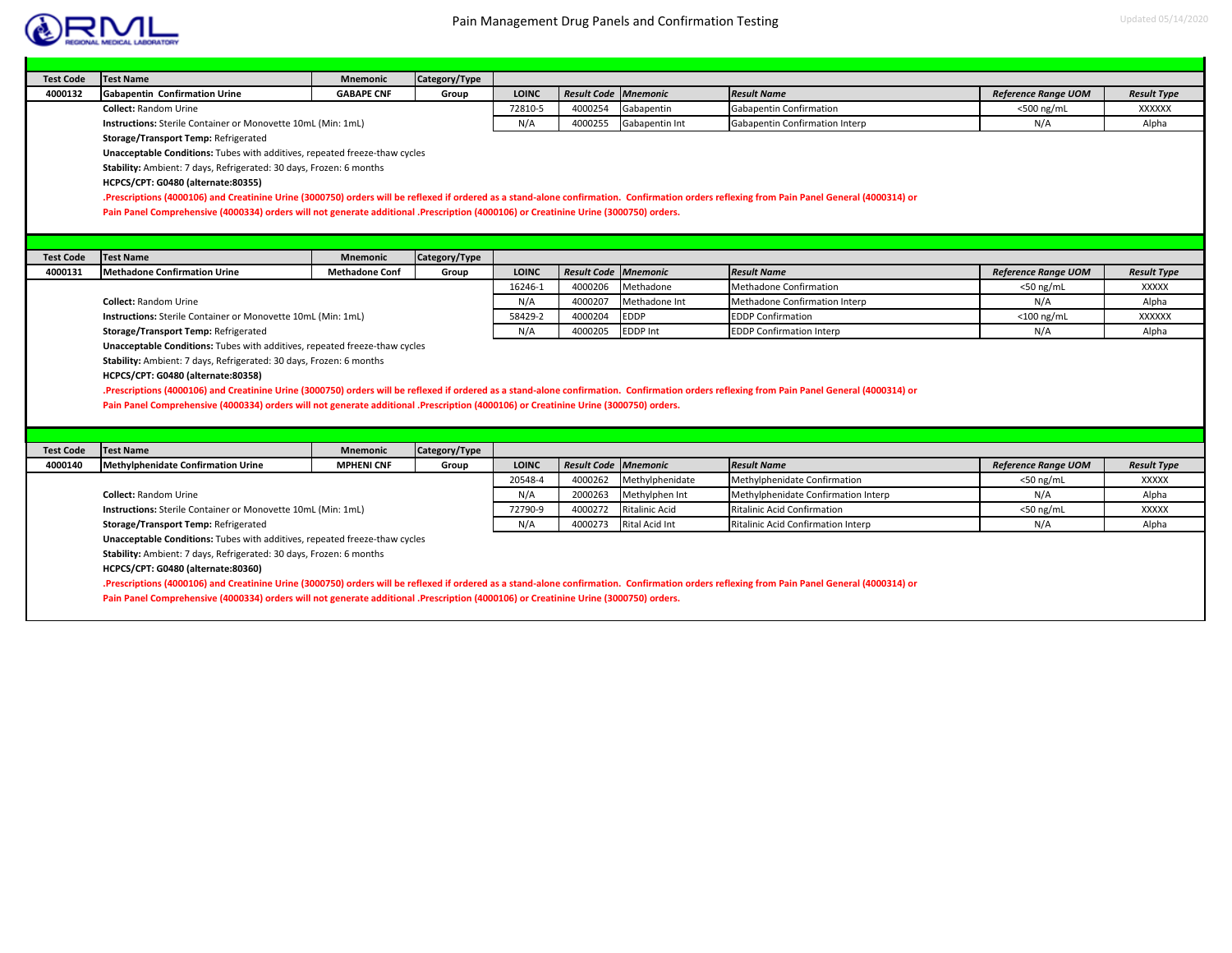

| <b>Test Code</b> | <b>Test Name</b>                                                                                                                                                                                                                                                                                                                                                                                                                                                                                                                                                       | <b>Mnemonic</b>    | Category/Type |              |                             |                 |                                    |                            |                    |
|------------------|------------------------------------------------------------------------------------------------------------------------------------------------------------------------------------------------------------------------------------------------------------------------------------------------------------------------------------------------------------------------------------------------------------------------------------------------------------------------------------------------------------------------------------------------------------------------|--------------------|---------------|--------------|-----------------------------|-----------------|------------------------------------|----------------------------|--------------------|
| 4000108          | <b>Opiate Class Confirmation Urine</b>                                                                                                                                                                                                                                                                                                                                                                                                                                                                                                                                 | <b>OPIATE CONF</b> | Group         | <b>LOINC</b> | <b>Result Code</b>          | <b>Mnemonic</b> | <b>Result Name</b>                 | <b>Reference Range UOM</b> | <b>Result Type</b> |
|                  |                                                                                                                                                                                                                                                                                                                                                                                                                                                                                                                                                                        |                    |               | 19593-3      | 4000208                     | Heroin Metab    | Heroin Confirmation                | $<$ 10 ng/mL               | <b>XXXXX</b>       |
|                  | <b>Collect: Random Urine</b>                                                                                                                                                                                                                                                                                                                                                                                                                                                                                                                                           |                    |               | N/A          | 4000209                     | Heroin Met Int  | <b>Heroin Confirmation Interp</b>  | N/A                        | Alpha              |
|                  | Instructions: Sterile Container or Monovette 10mL (Min: 1mL)                                                                                                                                                                                                                                                                                                                                                                                                                                                                                                           |                    |               | 16250-3      | 4000212                     | Codeine         | <b>Codeine Confirmation</b>        | $<$ 50 ng/mL               | <b>XXXXX</b>       |
|                  | Storage/Transport Temp: Refrigerated                                                                                                                                                                                                                                                                                                                                                                                                                                                                                                                                   |                    |               | N/A          | 4000213                     | Codeine Int     | Codeine Confirmation Interp        | N/A                        | Alpha              |
|                  | Unacceptable Conditions: Tubes with additives, repeated freeze-thaw cycles                                                                                                                                                                                                                                                                                                                                                                                                                                                                                             |                    |               | 16252-9      | 4000216                     | Hydrocodone     | <b>Hydrocodone Confirmation</b>    | $<$ 50 ng/mL               | <b>XXXXX</b>       |
|                  | Stability: Ambient: 7 days, Refrigerated: 30 days, Frozen: 6 months                                                                                                                                                                                                                                                                                                                                                                                                                                                                                                    |                    |               | N/A          | 4000217                     | Hydrocodone Int | Hydrocodone Confirmation Interp    | N/A                        | Alpha              |
|                  | HCPCS/CPT: G0480 (alternate:80356, 80361, 80365)                                                                                                                                                                                                                                                                                                                                                                                                                                                                                                                       |                    |               | 16998-7      | 4000218                     | Hydromorphone   | Hydromorphone Confirmation         | $<$ 50 ng/mL               | <b>XXXXX</b>       |
|                  | .Prescriptions (4000106) and Creatinine Urine (3000750) orders will be reflexed if ordered                                                                                                                                                                                                                                                                                                                                                                                                                                                                             |                    |               | N/A          | 4000219                     | Hydromorp Int   | Hydromorphone Confirmation Interp  | N/A                        | Alpha              |
|                  | as a stand-alone confirmation. Confirmation orders reflexing from Pain Panel General                                                                                                                                                                                                                                                                                                                                                                                                                                                                                   |                    |               | 20550-0      | 4000222                     | Morphine        | <b>Morphine Confirmation</b>       | $<$ 50 ng/mL               | <b>XXXXX</b>       |
|                  | (4000314) or Pain Panel Comprehensive (4000334) orders will not generate additional                                                                                                                                                                                                                                                                                                                                                                                                                                                                                    |                    |               | N/A          | 4000223                     | Morphine Int    | Morphine Confirmation Interp       | N/A                        | Alpha              |
|                  | .Prescription (4000106) or Creatinine Urine (3000750) orders.                                                                                                                                                                                                                                                                                                                                                                                                                                                                                                          |                    |               | 61421-4      | 4000232                     | Norhydrocodone  | Norhydrocodone Confirmation        | $<$ 50 ng/mL               | <b>XXXXX</b>       |
|                  |                                                                                                                                                                                                                                                                                                                                                                                                                                                                                                                                                                        |                    |               | N/A          | 4000233                     | Norhydrocod Int | Norhydrocodone Confirmation Interp | N/A                        | Alpha              |
|                  |                                                                                                                                                                                                                                                                                                                                                                                                                                                                                                                                                                        |                    |               | 61426-5      | 4000236                     | Noroxycodone    | Noroxycodone Confirmation          | $<$ 50 ng/mL               | <b>XXXXX</b>       |
|                  |                                                                                                                                                                                                                                                                                                                                                                                                                                                                                                                                                                        |                    |               | N/A          | 4000237                     | Noroxycodon Int | Noroxycodone Confirmation Interp   | N/A                        | Alpha              |
|                  |                                                                                                                                                                                                                                                                                                                                                                                                                                                                                                                                                                        |                    |               | 16249-5      | 4000238                     | Oxycodone       | Oxycodone Confirmation             | $<$ 50 ng/mL               | <b>XXXXX</b>       |
|                  |                                                                                                                                                                                                                                                                                                                                                                                                                                                                                                                                                                        |                    |               | N/A          | 4000239                     | Oxycodone Int   | Oxycodone Confirmation Interp      | N/A                        | Alpha              |
|                  |                                                                                                                                                                                                                                                                                                                                                                                                                                                                                                                                                                        |                    |               | 17395-5      | 4000240                     | Oxymorphone     | Oxymorphone Confirmation           | $<$ 50 ng/mL               | <b>XXXXX</b>       |
|                  |                                                                                                                                                                                                                                                                                                                                                                                                                                                                                                                                                                        |                    |               | N/A          | 4000241                     | Oxymorphone Int | Oxymorphone Confirmation Interp    | N/A                        | Alpha              |
|                  |                                                                                                                                                                                                                                                                                                                                                                                                                                                                                                                                                                        |                    |               |              |                             |                 |                                    |                            |                    |
|                  |                                                                                                                                                                                                                                                                                                                                                                                                                                                                                                                                                                        |                    |               |              |                             |                 |                                    |                            |                    |
| <b>Test Code</b> | <b>Test Name</b>                                                                                                                                                                                                                                                                                                                                                                                                                                                                                                                                                       | <b>Mnemonic</b>    | Category/Type |              |                             |                 |                                    |                            |                    |
| 4000146          | <b>Phencyclidine Confirmation Urine</b>                                                                                                                                                                                                                                                                                                                                                                                                                                                                                                                                | <b>PCP CNF</b>     | Group         | <b>LOINC</b> | <b>Result Code</b>          | <b>Mnemonic</b> | <b>Result Name</b>                 | <b>Reference Range UOM</b> | <b>Result Type</b> |
|                  | <b>Collect: Random Urine</b>                                                                                                                                                                                                                                                                                                                                                                                                                                                                                                                                           |                    |               | 16254-5      | 4000288                     | Phencyclidine   | Phencyclidine Confirmation         | $<$ 10 ng/mL               | <b>XXXXX</b>       |
|                  | Instructions: Sterile Container or Monovette 10mL (Min: 1mL)<br>Storage/Transport Temp: Refrigerated                                                                                                                                                                                                                                                                                                                                                                                                                                                                   |                    |               | N/A          | 4000289                     | Phencyc Int     | Phencyclidine Confirmation Interp  | N/A                        | Alpha              |
|                  | Unacceptable Conditions: Tubes with additives, repeated freeze-thaw cycles<br>Stability: Ambient: 7 days, Refrigerated: 30 days, Frozen: 6 months<br>HCPCS/CPT: G0480 (alternate:83992)<br>.Prescriptions (4000106) and Creatinine Urine (3000750) orders will be reflexed if ordered as a stand-alone confirmation. Confirmation orders reflexing from Pain Panel General (4000314) or<br>Pain Panel Comprehensive (4000334) orders will not generate additional .Prescription (4000106) or Creatinine Urine (3000750) orders.                                        |                    |               |              |                             |                 |                                    |                            |                    |
|                  |                                                                                                                                                                                                                                                                                                                                                                                                                                                                                                                                                                        |                    |               |              |                             |                 |                                    |                            |                    |
| <b>Test Code</b> | <b>Test Name</b>                                                                                                                                                                                                                                                                                                                                                                                                                                                                                                                                                       | <b>Mnemonic</b>    | Category/Type |              |                             |                 |                                    |                            |                    |
| 4000136          | <b>Pregabalin Confirmation Urine</b>                                                                                                                                                                                                                                                                                                                                                                                                                                                                                                                                   | <b>PREGAB CNF</b>  | Group         | <b>LOINC</b> | <b>Result Code Mnemonic</b> |                 | <b>Result Name</b>                 | <b>Reference Range UOM</b> | <b>Result Type</b> |
|                  | <b>Collect: Random Urine</b>                                                                                                                                                                                                                                                                                                                                                                                                                                                                                                                                           |                    |               | 64125-8      | 4000268                     | Pregabalin      | Pregabalin Confirmation            | <500 ng/mL                 | <b>XXXXXX</b>      |
|                  | Instructions: Sterile Container or Monovette 10mL (Min: 1mL)                                                                                                                                                                                                                                                                                                                                                                                                                                                                                                           |                    |               | N/A          | 4000269                     | Pregabalin Int  | Pregabalin Confirmation Interp     | N/A                        | Alpha              |
|                  | Storage/Transport Temp: Refrigerated<br>Unacceptable Conditions: Tubes with additives, repeated freeze-thaw cycles<br>Stability: Ambient: 7 days, Refrigerated: 30 days, Frozen: 6 months<br>HCPCS/CPT: G0480 (alternate:80366)<br>Prescriptions (4000106) and Creatinine Urine (3000750) orders will be reflexed if ordered as a stand-alone confirmation. Confirmation orders reflexing from Pain Panel General (4000314) or<br>Pain Panel Comprehensive (4000334) orders will not generate additional .Prescription (4000106) or Creatinine Urine (3000750) orders. |                    |               |              |                             |                 |                                    |                            |                    |
|                  |                                                                                                                                                                                                                                                                                                                                                                                                                                                                                                                                                                        |                    |               |              |                             |                 |                                    |                            |                    |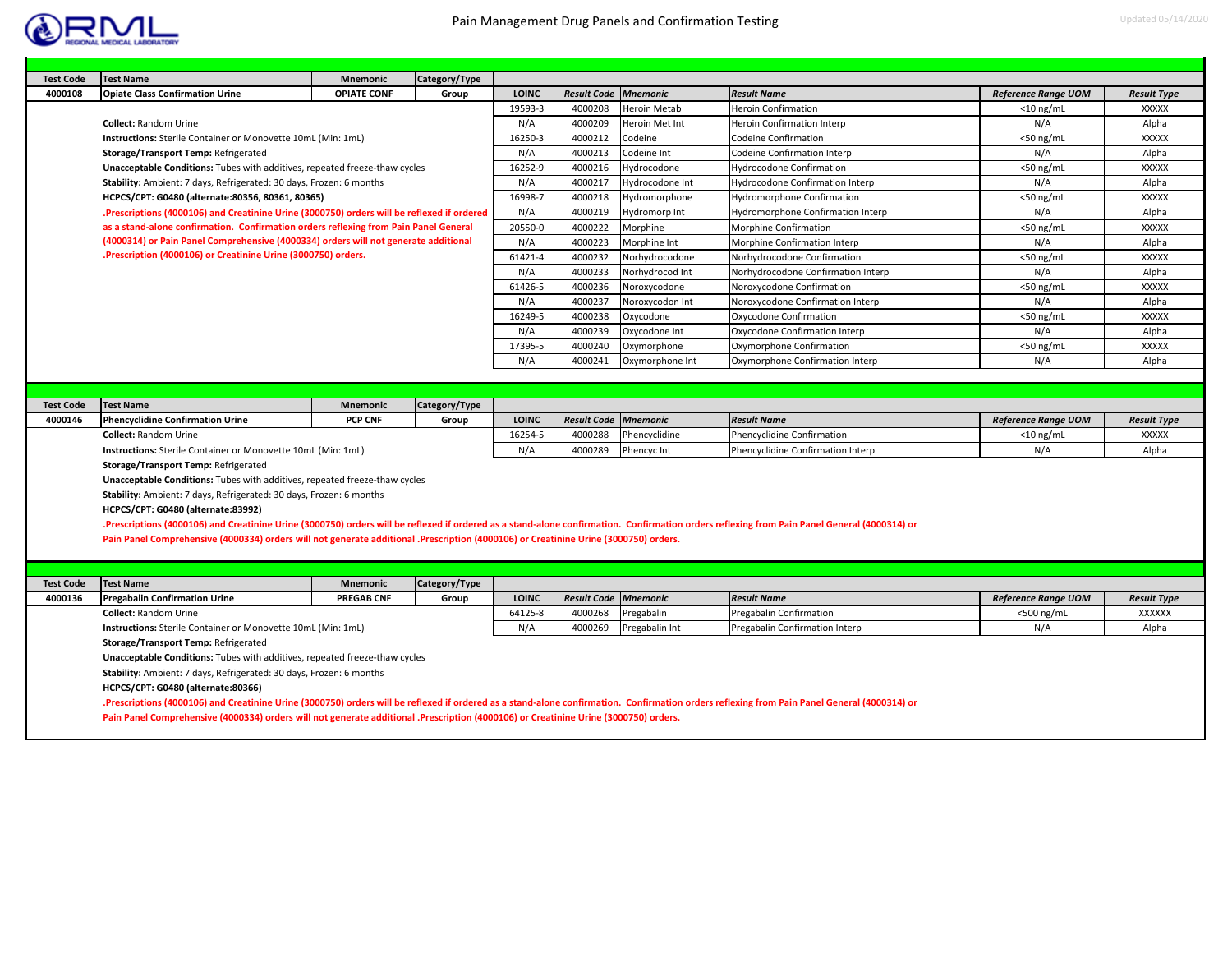

|                  | <b>Test Name</b>                                                                                                                                                                             | <b>Mnemonic</b>        | Category/Type |                         |                                        |                                |                                                                                                                                                                                                          |                            |                                    |
|------------------|----------------------------------------------------------------------------------------------------------------------------------------------------------------------------------------------|------------------------|---------------|-------------------------|----------------------------------------|--------------------------------|----------------------------------------------------------------------------------------------------------------------------------------------------------------------------------------------------------|----------------------------|------------------------------------|
| 4000133          | <b>Propoxyphene Confirmation Urine</b>                                                                                                                                                       | <b>Propoxy Conf</b>    | Group         | <b>LOINC</b>            | <b>Result Code</b>                     | <b>Mnemonic</b>                | <b>Result Name</b>                                                                                                                                                                                       | <b>Reference Range UOM</b> | <b>Result Type</b>                 |
|                  |                                                                                                                                                                                              |                        |               | 16242-0                 | 4000244                                | Propoxyphene                   | Propoxyphene Confirmation                                                                                                                                                                                | $<$ 50 ng/mL               | <b>XXXXX</b>                       |
|                  | <b>Collect: Random Urine</b>                                                                                                                                                                 |                        |               | N/A                     | 4000245                                | Propoxyphen Int                | Propoxyphene Confirmation Interp                                                                                                                                                                         | N/A                        | Alpha                              |
|                  | Instructions: Sterile Container or Monovette 10mL (Min: 1mL)                                                                                                                                 |                        |               | 17377-3                 | 4000242                                | Norpropoxyphene                | Norpropoxyphene Confirmation                                                                                                                                                                             | $<$ 50 ng/mL               | <b>XXXXX</b>                       |
|                  | Storage/Transport Temp: Refrigerated                                                                                                                                                         |                        |               | N/A                     | 4000243                                | Norpropoxy Int                 | Norpropoxyphene Confirmation Interp                                                                                                                                                                      | N/A                        | Alpha                              |
|                  | Unacceptable Conditions: Tubes with additives, repeated freeze-thaw cycles                                                                                                                   |                        |               |                         |                                        |                                |                                                                                                                                                                                                          |                            |                                    |
|                  | Stability: Ambient: 7 days, Refrigerated: 30 days, Frozen: 6 months                                                                                                                          |                        |               |                         |                                        |                                |                                                                                                                                                                                                          |                            |                                    |
|                  | HCPCS/CPT: G0480 (alternate:80367)                                                                                                                                                           |                        |               |                         |                                        |                                |                                                                                                                                                                                                          |                            |                                    |
|                  | Prescriptions (4000106) and Creatinine Urine (3000750) orders will be reflexed if ordered as a stand-alone confirmation. Confirmation orders reflexing from Pain Panel General (4000314) or  |                        |               |                         |                                        |                                |                                                                                                                                                                                                          |                            |                                    |
|                  | Pain Panel Comprehensive (4000334) orders will not generate additional .Prescription (4000106) or Creatinine Urine (3000750) orders.                                                         |                        |               |                         |                                        |                                |                                                                                                                                                                                                          |                            |                                    |
|                  |                                                                                                                                                                                              |                        |               |                         |                                        |                                |                                                                                                                                                                                                          |                            |                                    |
|                  |                                                                                                                                                                                              |                        |               |                         |                                        |                                |                                                                                                                                                                                                          |                            |                                    |
| <b>Test Code</b> | <b>Test Name</b>                                                                                                                                                                             | <b>Mnemonic</b>        | Category/Type |                         |                                        |                                |                                                                                                                                                                                                          |                            |                                    |
| 4000138          | <b>Pseudophederine Confirmation Urine</b>                                                                                                                                                    | <b>PSEUDO CNF</b>      | Group         | <b>LOINC</b>            | <b>Result Code</b>                     | <b>Mnemonic</b>                | <b>Result Name</b>                                                                                                                                                                                       | <b>Reference Range UOM</b> | <b>Result Type</b>                 |
|                  | <b>Collect: Random Urine</b>                                                                                                                                                                 |                        |               | 4004-8                  | 4000270                                | Pseudoephedrine                | Pseudoephedrine Confirmation                                                                                                                                                                             | $<$ 20 ng/mL               | <b>XXXXX</b>                       |
|                  | Instructions: Sterile Container or Monovette 10mL (Min: 1mL)                                                                                                                                 |                        |               | N/A                     | 4000271                                | Pseudoephed Int                | Pseudoephedrine Confirmation Interp                                                                                                                                                                      | N/A                        | Alpha                              |
|                  | Storage/Transport Temp: Refrigerated                                                                                                                                                         |                        |               |                         |                                        |                                |                                                                                                                                                                                                          |                            |                                    |
|                  | Unacceptable Conditions: Tubes with additives, repeated freeze-thaw cycles                                                                                                                   |                        |               |                         |                                        |                                |                                                                                                                                                                                                          |                            |                                    |
|                  | Stability: Ambient: 7 days, Refrigerated: 30 days, Frozen: 6 months                                                                                                                          |                        |               |                         |                                        |                                |                                                                                                                                                                                                          |                            |                                    |
|                  | HCPCS/CPT: G0480 (alternate:80324)                                                                                                                                                           |                        |               |                         |                                        |                                |                                                                                                                                                                                                          |                            |                                    |
|                  | .Prescriptions (4000106) and Creatinine Urine (3000750) orders will be reflexed if ordered as a stand-alone confirmation. Confirmation orders reflexing from Pain Panel General (4000314) or |                        |               |                         |                                        |                                |                                                                                                                                                                                                          |                            |                                    |
|                  | Pain Panel Comprehensive (4000334) orders will not generate additional .Prescription (4000106) or Creatinine Urine (3000750) orders.                                                         |                        |               |                         |                                        |                                |                                                                                                                                                                                                          |                            |                                    |
|                  |                                                                                                                                                                                              |                        |               |                         |                                        |                                |                                                                                                                                                                                                          |                            |                                    |
|                  |                                                                                                                                                                                              |                        |               |                         |                                        |                                | Only qualifies as 1 billable "class" if ordered alone. If ordered in conjunction with the Amphetamine Class Confirmation Urine (4000415) the two orderables combine into 2 total billable classes not 3. |                            |                                    |
|                  |                                                                                                                                                                                              |                        |               |                         |                                        |                                |                                                                                                                                                                                                          |                            |                                    |
|                  |                                                                                                                                                                                              |                        |               |                         |                                        |                                |                                                                                                                                                                                                          |                            |                                    |
|                  |                                                                                                                                                                                              |                        |               |                         |                                        |                                |                                                                                                                                                                                                          |                            |                                    |
| <b>Test Code</b> | <b>Test Name</b>                                                                                                                                                                             | <b>Mnemonic</b>        | Category/Type |                         |                                        |                                |                                                                                                                                                                                                          |                            |                                    |
| 4000135          | <b>Tapentadol Confirmation Urine</b>                                                                                                                                                         | <b>Tapentadol Conf</b> | Group         | <b>LOINC</b><br>65807-0 | <b>Result Code Mnemonic</b><br>4000294 |                                | <b>Result Name</b>                                                                                                                                                                                       | <b>Reference Range UOM</b> | <b>Result Type</b><br><b>XXXXX</b> |
|                  | <b>Collect: Random Urine</b>                                                                                                                                                                 |                        |               | N/A                     | 4000295                                | Tapentadol                     | <b>Fapentadol Confirmation</b>                                                                                                                                                                           | $<$ 50 ng/mL<br>N/A        |                                    |
|                  |                                                                                                                                                                                              |                        |               |                         |                                        | Tapentadol Int                 | Tapentadol Confirmation Interp                                                                                                                                                                           |                            | Alpha                              |
|                  | Instructions: Sterile Container or Monovette 10mL (Min: 1mL)                                                                                                                                 |                        |               | 65808-8<br>N/A          | 4000296<br>4000297                     | NDesMethTap<br>NDesMethTap Int | N-DesMethylTapentadol Confirmation                                                                                                                                                                       | <50 ng/mL<br>N/A           | <b>XXXXX</b><br>Alpha              |
|                  | Storage/Transport Temp: Refrigerated                                                                                                                                                         |                        |               |                         |                                        |                                | N-DesMethylTapentadol Confirmation Interp                                                                                                                                                                |                            |                                    |
|                  | Unacceptable Conditions: Tubes with additives, repeated freeze-thaw cycles                                                                                                                   |                        |               |                         |                                        |                                |                                                                                                                                                                                                          |                            |                                    |
|                  | Stability: Ambient: 7 days, Refrigerated: 30 days, Frozen: 6 months<br>HCPCS/CPT: G0480 (alternate:80372)                                                                                    |                        |               |                         |                                        |                                |                                                                                                                                                                                                          |                            |                                    |
|                  | .Prescriptions (4000106) and Creatinine Urine (3000750) orders will be reflexed if ordered as a stand-alone confirmation. Confirmation orders reflexing from Pain Panel General (4000314) or |                        |               |                         |                                        |                                |                                                                                                                                                                                                          |                            |                                    |
|                  | Pain Panel Comprehensive (4000334) orders will not generate additional .Prescription (4000106) or Creatinine Urine (3000750) orders.                                                         |                        |               |                         |                                        |                                |                                                                                                                                                                                                          |                            |                                    |
|                  |                                                                                                                                                                                              |                        |               |                         |                                        |                                |                                                                                                                                                                                                          |                            |                                    |
|                  |                                                                                                                                                                                              |                        |               |                         |                                        |                                |                                                                                                                                                                                                          |                            |                                    |
| <b>Test Code</b> | <b>Test Name</b>                                                                                                                                                                             | <b>Mnemonic</b>        | Category/Type |                         |                                        |                                |                                                                                                                                                                                                          |                            |                                    |
| 4000137          | <b>Tramadol Confirmation Urine</b>                                                                                                                                                           | <b>Tramadol Conf</b>   | Group         | <b>LOINC</b>            | <b>Result Code Mnemonic</b>            |                                | <b>Result Name</b>                                                                                                                                                                                       | <b>Reference Range UOM</b> | <b>Result Type</b>                 |
|                  | <b>Collect: Random Urine</b>                                                                                                                                                                 |                        |               | 20561-7                 | 4000234                                | Tramadol                       | Tramadol Confirmation                                                                                                                                                                                    | $<$ 50 ng/mL               | <b>XXXXX</b>                       |
|                  | Instructions: Sterile Container or Monovette 10mL (Min: 1mL)                                                                                                                                 |                        |               | N/A                     | 4000235                                | Tramadol Int                   | <b>Tramadol Confirmation Interp</b>                                                                                                                                                                      | N/A                        | Alpha                              |
|                  | Storage/Transport Temp: Refrigerated                                                                                                                                                         |                        |               |                         |                                        |                                |                                                                                                                                                                                                          |                            |                                    |
|                  | Unacceptable Conditions: Tubes with additives, repeated freeze-thaw cycles                                                                                                                   |                        |               |                         |                                        |                                |                                                                                                                                                                                                          |                            |                                    |
|                  | Stability: Ambient: 7 days, Refrigerated: 30 days, Frozen: 6 months                                                                                                                          |                        |               |                         |                                        |                                |                                                                                                                                                                                                          |                            |                                    |
|                  | HCPCS/CPT: G0480 (alternate:80373)                                                                                                                                                           |                        |               |                         |                                        |                                |                                                                                                                                                                                                          |                            |                                    |
|                  | .Prescriptions (4000106) and Creatinine Urine (3000750) orders will be reflexed if ordered as a stand-alone confirmation. Confirmation orders reflexing from Pain Panel General (4000314) or |                        |               |                         |                                        |                                |                                                                                                                                                                                                          |                            |                                    |
|                  | Pain Panel Comprehensive (4000334) orders will not generate additional .Prescription (4000106) or Creatinine Urine (3000750) orders.                                                         |                        |               |                         |                                        |                                |                                                                                                                                                                                                          |                            |                                    |